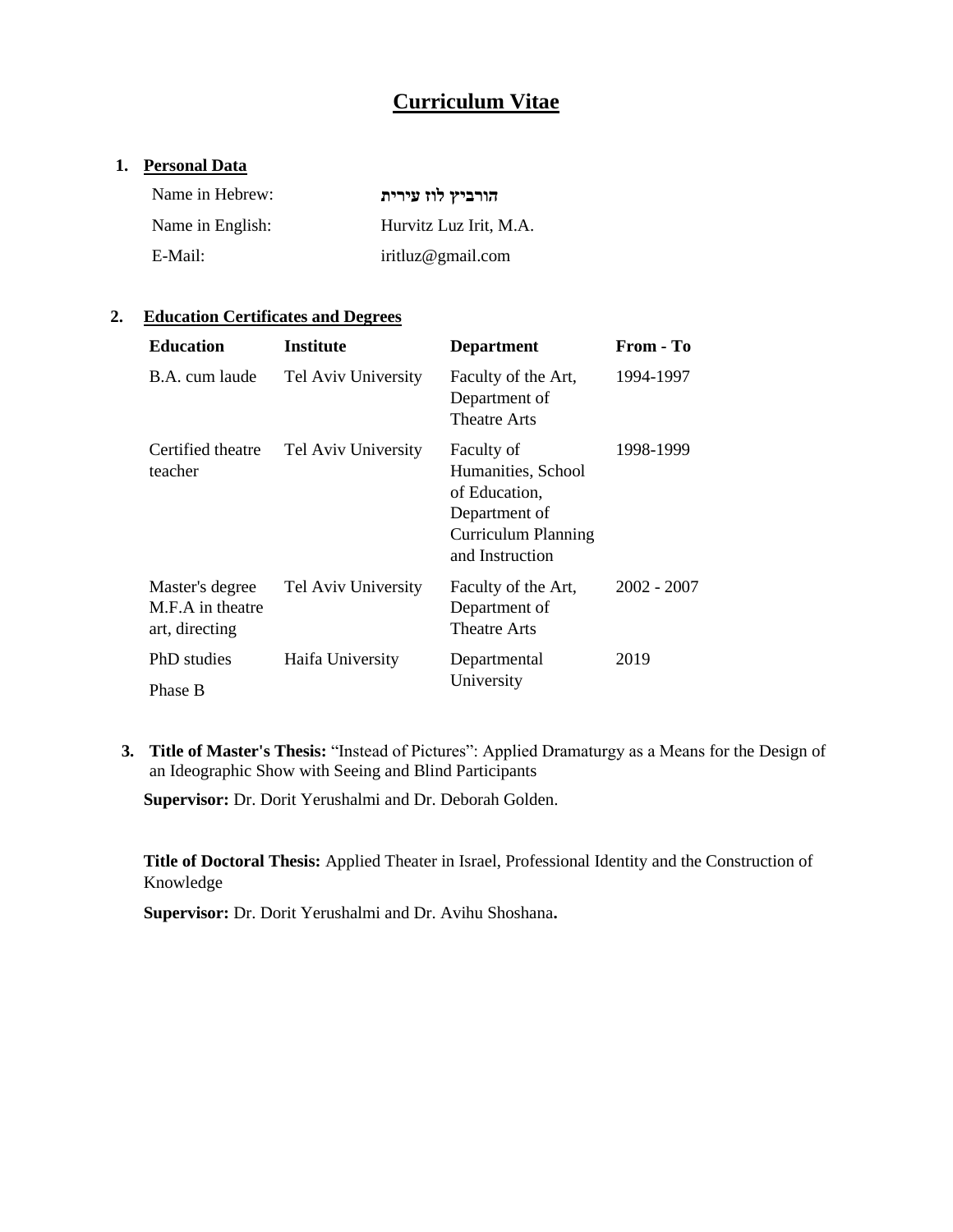# **4. Academic Ranks**

| Rank                              | % Position               | <b>From - To</b> | <b>Institute</b>           |
|-----------------------------------|--------------------------|------------------|----------------------------|
| Teaching Fellow stage B           | Fifty percent            | תש"פ             | Western Galilee<br>Academy |
|                                   |                          | 2019             |                            |
| Lecturer from outside             | Lecturer from<br>outside | 2013             | Western Galilee<br>Academy |
| Facilitates practical<br>projects | Lecturer from<br>outside | 2004-2011        | Tel aviv<br>University     |

# **5. Active Participation in Conferences (Only from 2001)**

| Conference                                                                                                                                                | <b>Place and Dates</b>                                                           | <b>Title of Presentation</b>                                                                                 |
|-----------------------------------------------------------------------------------------------------------------------------------------------------------|----------------------------------------------------------------------------------|--------------------------------------------------------------------------------------------------------------|
| Haifa Workshop for Performance<br>as a Manufacturer of Knowledge                                                                                          | 12.06.18<br>School of the Arts,<br>Department of Theatre,<br>University of Haifa | "Applied dramaturgy as a<br>Means for the Design of an<br>Ideographic Show with Non<br>Actors Participants". |
| "The Story of Community<br>Theatre in Israel: Art, Education,<br>Activism, Indirect Therapy"                                                              | 6.3.2018<br>Western Galilee College                                              | Introduction: "Dramaturgy<br>and Community Theatre:<br>Historiographical View".                              |
|                                                                                                                                                           |                                                                                  | Facilitator of the session<br>"Dramaturgy of Community<br>Theatre: Observation,<br>Investigation, Creation". |
| Annual conference of the<br>Association for the Advancement<br>of Theatre Research<br>"Contemporary Approaches to<br>Theatre and Performance<br>Research" | 19.2.18<br><b>Mount Scopus Campus</b><br>Hebrew University of<br>Jerusalem       | "Applied dramaturgy as a<br>Means for the Design of an<br>Ideographic Show with Non<br>Actors Participants". |
| Annual Conference of the Israeli<br>Theatre - Directors Guild and the<br>Western Galilee college: "The<br>Theater Director as an Activist"                | 14.10.14<br>Western Galilee college                                              | Introductory lecture on "The<br>director as an activist"                                                     |
|                                                                                                                                                           |                                                                                  | Facilitator of the session:<br>"Meeting with creative styles<br>of activisim"                                |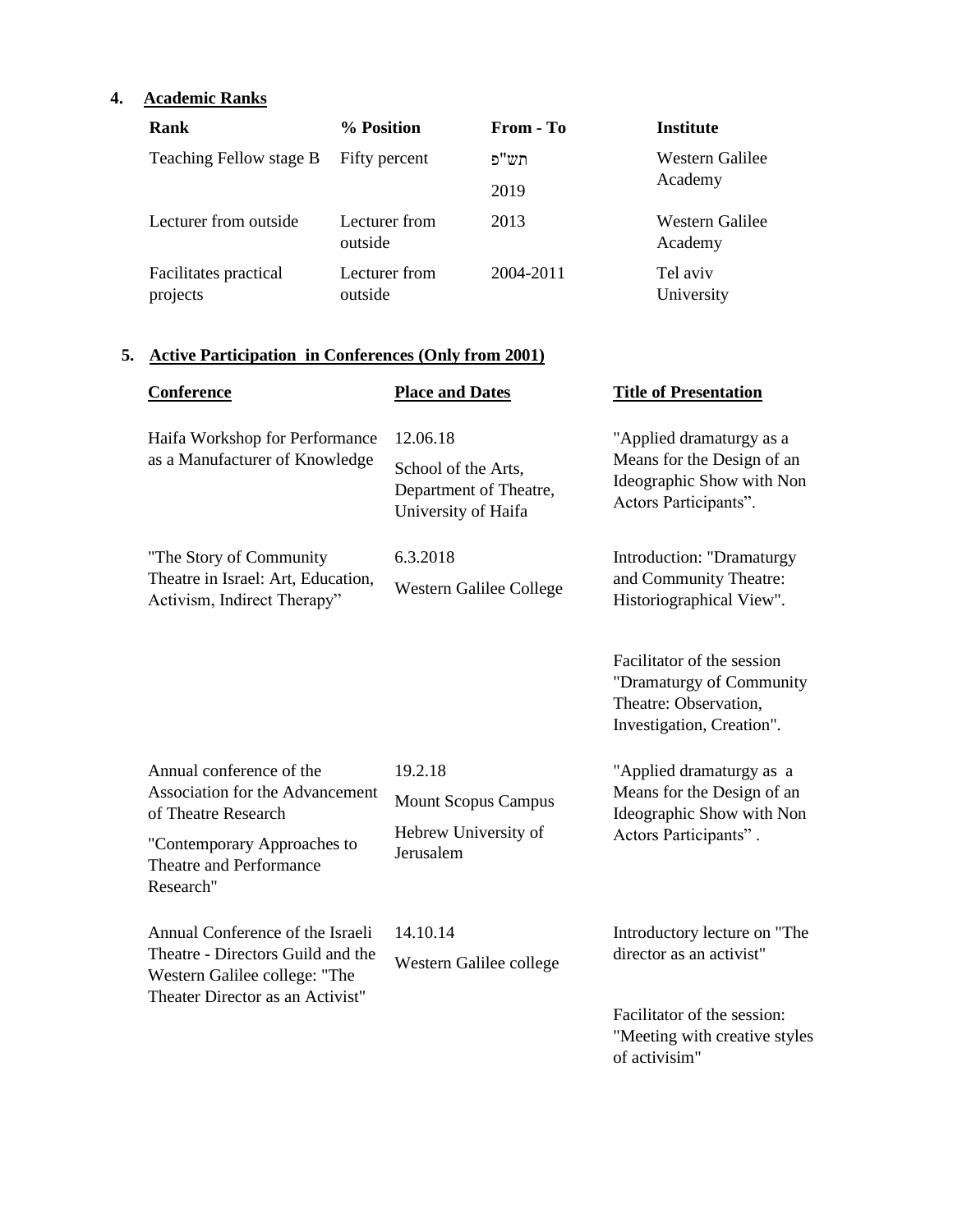### **6. Positions Held**

| From-To         | <b>Institute</b>                                                    | <b>Position</b>                                       | % Position                                       |
|-----------------|---------------------------------------------------------------------|-------------------------------------------------------|--------------------------------------------------|
| 2004-2011       | Tel aviv University,<br>Department of Theater<br><b>Studies</b>     | Facilitates<br>practical<br>projects                  | Lecturer from<br>outside                         |
| $2016$ -Present | Western Galilee Academy,<br>Department of Theater<br><b>Studies</b> | Coordinator<br>practical<br>projects                  | <b>Teaching Fellow</b><br>stage B (sinc<br>2019) |
| 2019-Present    | Western Galilee Academy,<br>Department of Theater<br><b>Studies</b> | <b>Student</b><br>Adviser on<br>behalf of the<br>Dean | <b>Teaching Fellow</b><br>stage B                |

#### **7. Scholarships, Awards etc.**

Dean's List for academic achievement for the 1997-1998 school year, Tel Aviv University.

### **8. Additional Professional Experience (Public Positions)**

**Creation of community performances**: Since 1998 involved in the co-writing and directing of over 90 social-artistic performances in cooperation with disadvantaged populations, such as battered women, women from the Arab sector, people with disabilities, immigrants from the Ethiopian community, FSU immigrants, the elderly, youth at risk, social workers and others.

**Repertory performances**: "Spinning" Habima Theater (2017-18), "The Wanderng Israeli" Café Cameri Theater (2005-2018). "Shira's new house", Nogga dance Company "Noa's Secret of Infinity" Suzanne Dellal and the Peace Process Project "Efim" Project (2015-2018).

#### **9. Scientific Areas of Specialization**

Theater and Education Dramaturgy of an artistic-social performance Aesthetic ways of knowing The construction of knowledge

# **10. Academic Profile**

# **Master's Thesis: "Instead of Pictures": Applied Dramaturgy as a Means for the Design of an Ideographic Show with Seeing and Blind Participants**

The contribution of the master's work was found in restoring the artistic discourse to the arena of social theater. This figure is found to be innovative in light of the field's traditional preference for utilitarian and didactic artistic discourse. The traditional artistic of the field has been researched to this day in substantial ways, examining its contribution to changing reality and neglecting the study of its quality. This has in many cases helped to perpetuate the status of underprivileged communities on stage. Thus the master's work links the field to a contemporary artistic discourse, which perceives "social change" in complex ways, and which identifies artistic quality as an integral part of theatrical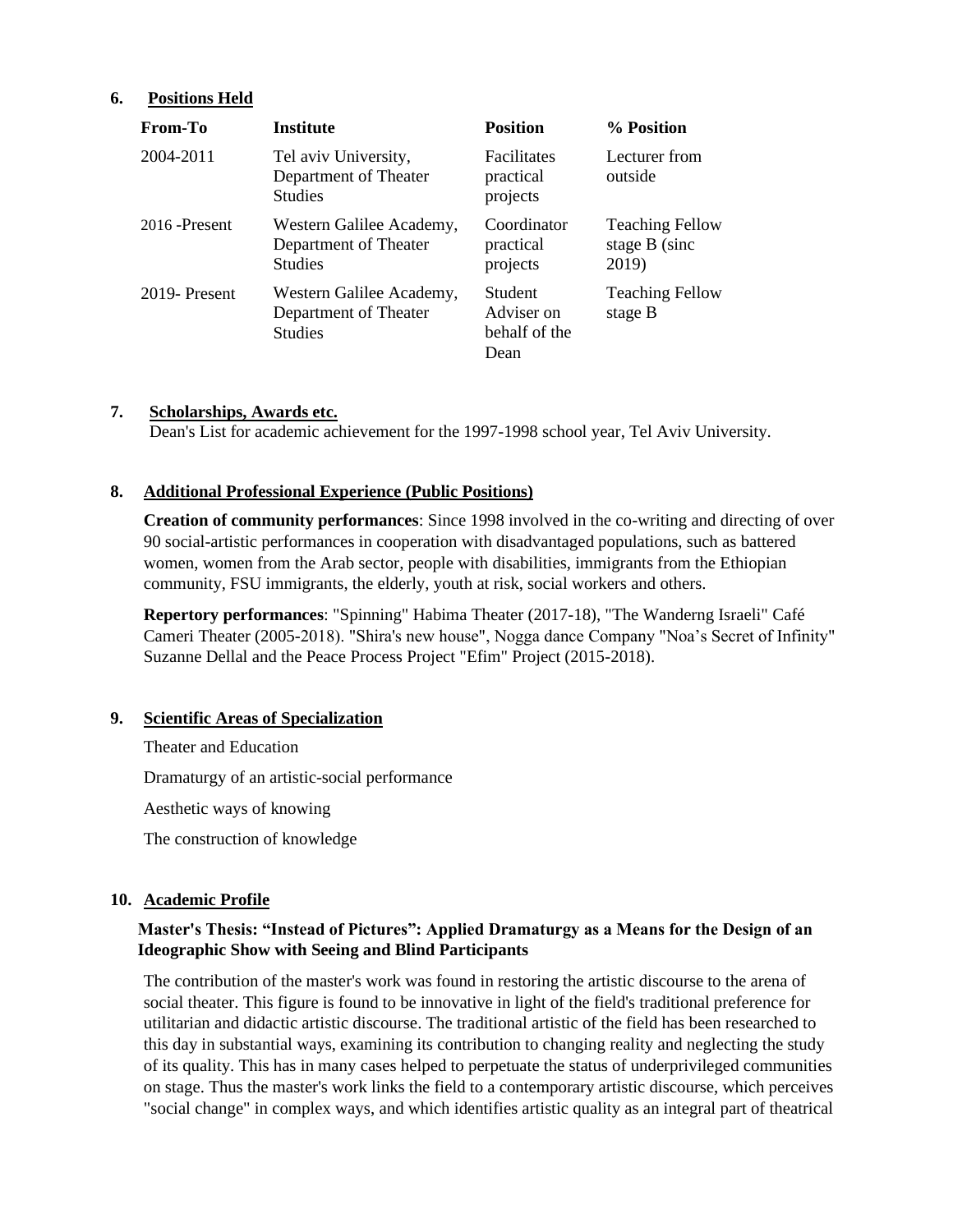practice with underprivileged communities. The findings already affect the discourse of the field and its ways of training.

# **Doctoral Thesis:** Applied **Theater in Israel, Professional Identity and the Construction of Knowledge**

The study examines the connections that exist between the cultural structure of the community theater in Israel and the way in which its agents construct their professional identity. His major contribution is in changing the instrumental research approach, which perceived community theater as a corpus based on social research. By positioning it as a distinct cultural field, the study inviting critical discussion and profetional reflection. His findings will serve as a basis for improving teaching methods in the areas of social and educational theater.

# **The article: Hurvitz-Luz. I. (2018) From 'A Mark of Cain' to 'A Mark': Dramaturgy of a social-artistic performance** *Dappim.* **74. Pp 331-367**

The article presents the adiographical-dramaturgical model based on the writer's Thesis. The model, that connects between social ideas with their aesthetic expressions in life, offers educators and social creators an alternative to the "artisic compromise", that typically characterizes theatrical work with "non-actors". The article proposes a teaching tool for students of community and educational theater and is innovative in offering a structured program for planning and analyzing community performance